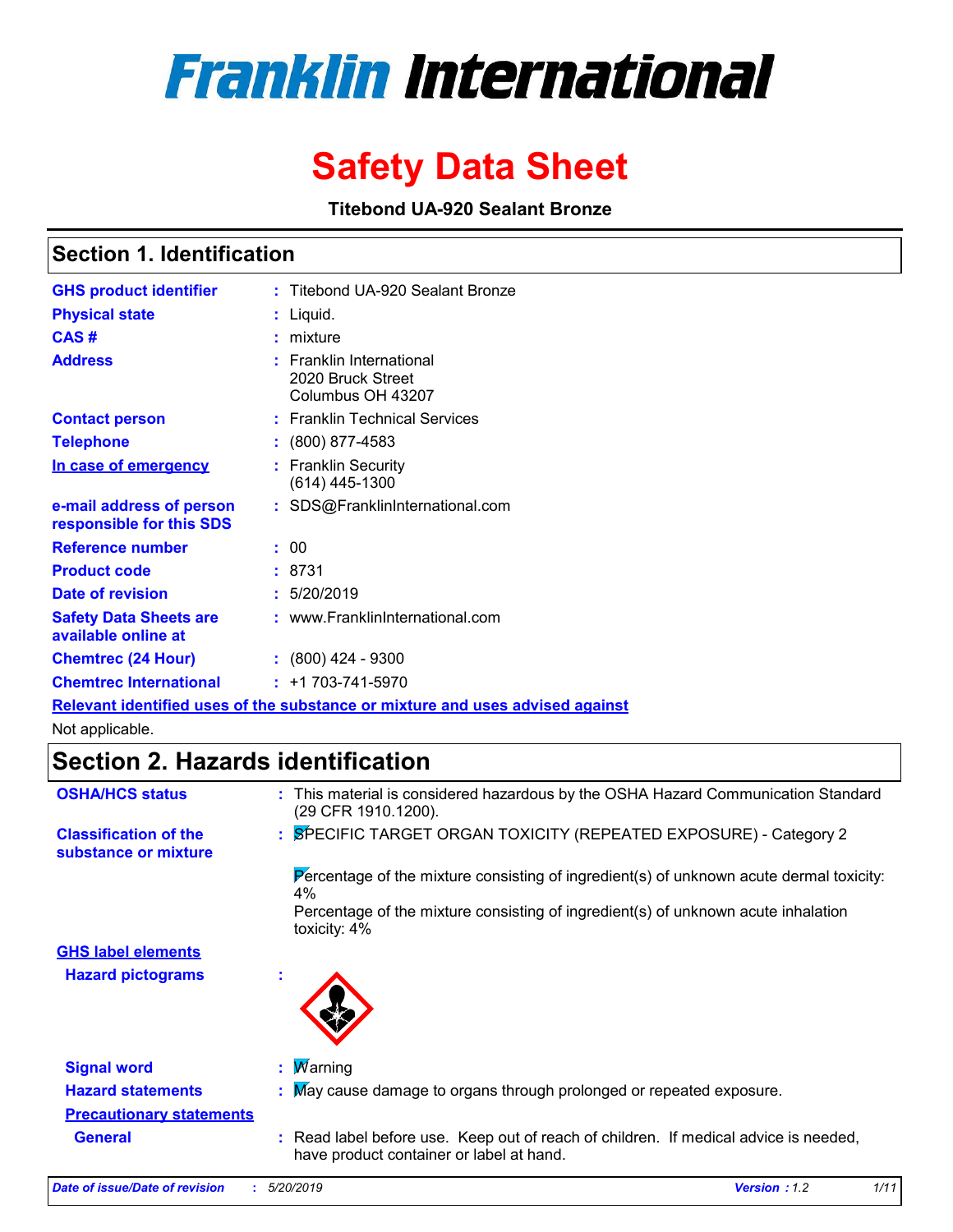### **Section 2. Hazards identification**

| <b>Prevention</b>                          | $\frac{1}{2}$ Do not breathe vapor.                                                                                    |
|--------------------------------------------|------------------------------------------------------------------------------------------------------------------------|
| <b>Response</b>                            | $\therefore$ $\mathcal{B}$ et medical attention if you feel unwell.                                                    |
| <b>Storage</b>                             | : Mot applicable.                                                                                                      |
| <b>Disposal</b>                            | : Dispose of contents and container in accordance with all local, regional, national and<br>international regulations. |
| <b>Supplemental label</b><br>elements      | : Avoid contact with skin and clothing. Wash thoroughly after handling.                                                |
| <b>Hazards not otherwise</b><br>classified | : Prolonged or repeated contact may dry skin and cause irritation.                                                     |

### **Section 3. Composition/information on ingredients**

| <b>Substance/mixture</b><br>Mixture |      |                   |
|-------------------------------------|------|-------------------|
| <b>Ingredient name</b>              |      | <b>CAS number</b> |
| ethanediol                          | 5≥ ا | 107-21-1          |

Any concentration shown as a range is to protect confidentiality or is due to batch variation.

**There are no additional ingredients present which, within the current knowledge of the supplier and in the concentrations applicable, are classified as hazardous to health or the environment and hence require reporting in this section.**

**Occupational exposure limits, if available, are listed in Section 8.**

### **Section 4. First aid measures**

#### **Description of necessary first aid measures**

| <b>Eye contact</b>                                        |  | : Immediately flush eyes with plenty of water, occasionally lifting the upper and lower<br>eyelids. Check for and remove any contact lenses. Continue to rinse for at least 10<br>minutes. Get medical attention.                                                                                                                                                                                                                                                                                                                                                                                                                                                                                                                                                                                                 |  |
|-----------------------------------------------------------|--|-------------------------------------------------------------------------------------------------------------------------------------------------------------------------------------------------------------------------------------------------------------------------------------------------------------------------------------------------------------------------------------------------------------------------------------------------------------------------------------------------------------------------------------------------------------------------------------------------------------------------------------------------------------------------------------------------------------------------------------------------------------------------------------------------------------------|--|
| <b>Inhalation</b>                                         |  | Remove victim to fresh air and keep at rest in a position comfortable for breathing. If<br>not breathing, if breathing is irregular or if respiratory arrest occurs, provide artificial<br>respiration or oxygen by trained personnel. It may be dangerous to the person providing<br>aid to give mouth-to-mouth resuscitation. Get medical attention following exposure or if<br>feeling unwell. If unconscious, place in recovery position and get medical attention<br>immediately. Maintain an open airway. Loosen tight clothing such as a collar, tie, belt<br>or waistband.                                                                                                                                                                                                                                |  |
| <b>Skin contact</b>                                       |  | $\therefore$ Wash skin thoroughly with soap and water or use recognized skin cleanser. Remove<br>contaminated clothing and shoes. Continue to rinse for at least 10 minutes. Get<br>medical attention following exposure or if feeling unwell. Wash clothing before reuse.<br>Clean shoes thoroughly before reuse.                                                                                                                                                                                                                                                                                                                                                                                                                                                                                                |  |
| <b>Ingestion</b>                                          |  | : Mash out mouth with water. Remove dentures if any. Remove victim to fresh air and<br>keep at rest in a position comfortable for breathing. If material has been swallowed and<br>the exposed person is conscious, give small quantities of water to drink. Stop if the<br>exposed person feels sick as vomiting may be dangerous. Do not induce vomiting<br>unless directed to do so by medical personnel. If vomiting occurs, the head should be<br>kept low so that vomit does not enter the lungs. Get medical attention following<br>exposure or if feeling unwell. Never give anything by mouth to an unconscious person.<br>If unconscious, place in recovery position and get medical attention immediately.<br>Maintain an open airway. Loosen tight clothing such as a collar, tie, belt or waistband. |  |
| <b>Most important symptoms/effects, acute and delayed</b> |  |                                                                                                                                                                                                                                                                                                                                                                                                                                                                                                                                                                                                                                                                                                                                                                                                                   |  |
| <b>Potential acute health effects</b>                     |  |                                                                                                                                                                                                                                                                                                                                                                                                                                                                                                                                                                                                                                                                                                                                                                                                                   |  |
| <b>Eye contact</b>                                        |  | : This product may irritate eyes upon contact.                                                                                                                                                                                                                                                                                                                                                                                                                                                                                                                                                                                                                                                                                                                                                                    |  |
| <b>Inhalation</b>                                         |  | : No known significant effects or critical hazards.                                                                                                                                                                                                                                                                                                                                                                                                                                                                                                                                                                                                                                                                                                                                                               |  |
| <b>Skin contact</b>                                       |  | : Defatting to the skin. May cause skin dryness and irritation.                                                                                                                                                                                                                                                                                                                                                                                                                                                                                                                                                                                                                                                                                                                                                   |  |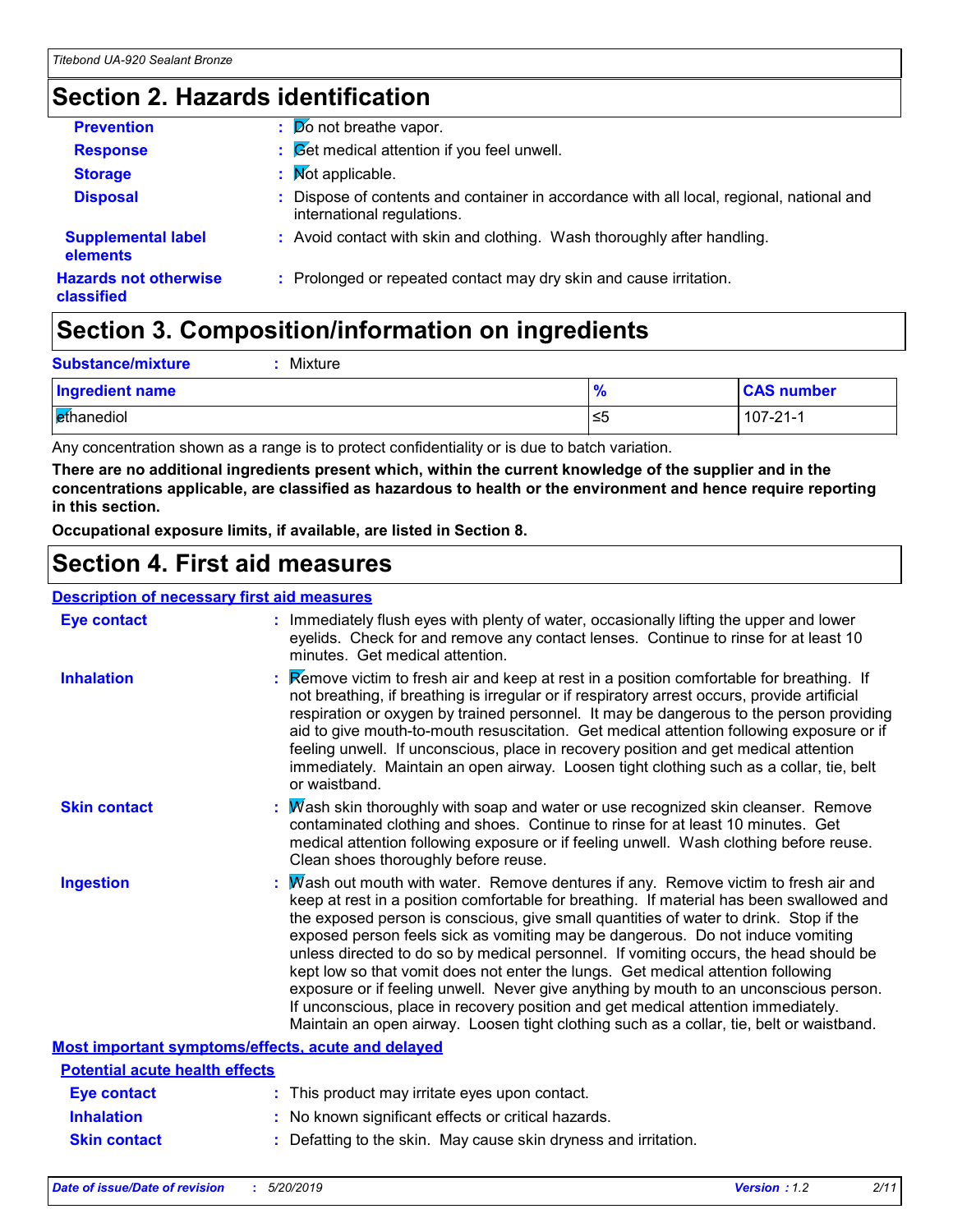### **Section 4. First aid measures**

| <b>Ingestion</b>                                                                     | : No known significant effects or critical hazards.                                                                                                                         |  |
|--------------------------------------------------------------------------------------|-----------------------------------------------------------------------------------------------------------------------------------------------------------------------------|--|
| <b>Over-exposure signs/symptoms</b>                                                  |                                                                                                                                                                             |  |
| <b>Eye contact</b>                                                                   | : No specific data.                                                                                                                                                         |  |
| <b>Inhalation</b>                                                                    | : No specific data.                                                                                                                                                         |  |
| <b>Skin contact</b>                                                                  | : Adverse symptoms may include the following:<br>irritation<br>dryness<br>cracking                                                                                          |  |
| <b>Ingestion</b>                                                                     | : No specific data.                                                                                                                                                         |  |
| Indication of immediate medical attention and special treatment needed, if necessary |                                                                                                                                                                             |  |
| <b>Notes to physician</b>                                                            | : Treat symptomatically. Contact poison treatment specialist immediately if large<br>quantities have been ingested or inhaled.                                              |  |
| <b>Specific treatments</b>                                                           | : No specific treatment.                                                                                                                                                    |  |
| <b>Protection of first-aiders</b>                                                    | Mo action shall be taken involving any personal risk or without suitable training. It may<br>be dangerous to the person providing aid to give mouth-to-mouth resuscitation. |  |

### **See toxicological information (Section 11)**

### **Section 5. Fire-fighting measures**

| <b>Extinguishing media</b>                               |                                                                                                                                                                                                     |
|----------------------------------------------------------|-----------------------------------------------------------------------------------------------------------------------------------------------------------------------------------------------------|
| <b>Suitable extinguishing</b><br>media                   | : Use an extinguishing agent suitable for the surrounding fire.                                                                                                                                     |
| <b>Unsuitable extinguishing</b><br>media                 | : None known.                                                                                                                                                                                       |
| <b>Specific hazards arising</b><br>from the chemical     | : In a fire or if heated, a pressure increase will occur and the container may burst.                                                                                                               |
| <b>Hazardous thermal</b><br>decomposition products       | Decomposition products may include the following materials:<br>carbon dioxide<br>carbon monoxide                                                                                                    |
| <b>Special protective actions</b><br>for fire-fighters   | : Promptly isolate the scene by removing all persons from the vicinity of the incident if<br>there is a fire. No action shall be taken involving any personal risk or without suitable<br>training. |
| <b>Special protective</b><br>equipment for fire-fighters | Fire-fighters should wear appropriate protective equipment and self-contained breathing<br>apparatus (SCBA) with a full face-piece operated in positive pressure mode.                              |

### **Section 6. Accidental release measures**

| Personal precautions, protective equipment and emergency procedures |  |                                                                                                                                                                                                                                                                                                                                                                                                                  |
|---------------------------------------------------------------------|--|------------------------------------------------------------------------------------------------------------------------------------------------------------------------------------------------------------------------------------------------------------------------------------------------------------------------------------------------------------------------------------------------------------------|
| For non-emergency<br>personnel                                      |  | : No action shall be taken involving any personal risk or without suitable training.<br>Evacuate surrounding areas. Keep unnecessary and unprotected personnel from<br>entering. Do not touch or walk through spilled material. Avoid breathing vapor or mist.<br>Provide adequate ventilation. Wear appropriate respirator when ventilation is<br>inadequate. Put on appropriate personal protective equipment. |
| For emergency responders :                                          |  | If specialized clothing is required to deal with the spillage, take note of any information in<br>Section 8 on suitable and unsuitable materials. See also the information in "For non-<br>emergency personnel".                                                                                                                                                                                                 |
| <b>Environmental precautions</b>                                    |  | : Avoid dispersal of spilled material and runoff and contact with soil, waterways, drains<br>and sewers. Inform the relevant authorities if the product has caused environmental<br>pollution (sewers, waterways, soil or air).                                                                                                                                                                                  |
| <b>Methods and materials for containment and cleaning up</b>        |  |                                                                                                                                                                                                                                                                                                                                                                                                                  |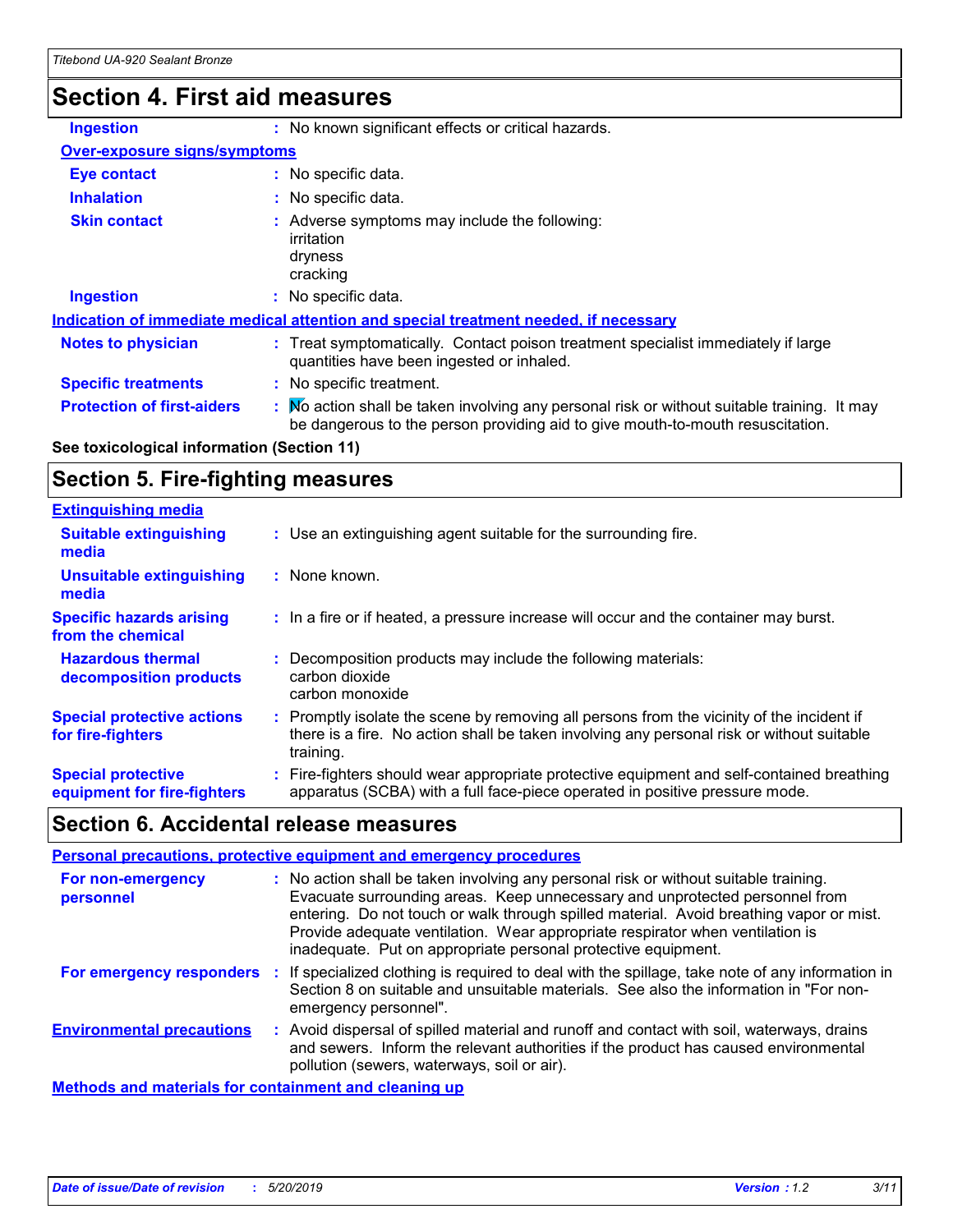### **Section 6. Accidental release measures**

| <b>Small spill</b> | : Stop leak if without risk. Move containers from spill area. Dilute with water and mop up<br>if water-soluble. Alternatively, or if water-insoluble, absorb with an inert dry material and<br>place in an appropriate waste disposal container. Dispose of via a licensed waste<br>disposal contractor.                                                                                                                                                                                                                                                                                                                                                                                                     |
|--------------------|--------------------------------------------------------------------------------------------------------------------------------------------------------------------------------------------------------------------------------------------------------------------------------------------------------------------------------------------------------------------------------------------------------------------------------------------------------------------------------------------------------------------------------------------------------------------------------------------------------------------------------------------------------------------------------------------------------------|
| <b>Large spill</b> | : Stop leak if without risk. Move containers from spill area. Approach release from<br>upwind. Prevent entry into sewers, water courses, basements or confined areas. Wash<br>spillages into an effluent treatment plant or proceed as follows. Contain and collect<br>spillage with non-combustible, absorbent material e.g. sand, earth, vermiculite or<br>diatomaceous earth and place in container for disposal according to local regulations<br>(see Section 13). Dispose of via a licensed waste disposal contractor. Contaminated<br>absorbent material may pose the same hazard as the spilled product. Note: see<br>Section 1 for emergency contact information and Section 13 for waste disposal. |

### **Section 7. Handling and storage**

#### **Advice on general occupational hygiene Conditions for safe storage, including any incompatibilities** Eating, drinking and smoking should be prohibited in areas where this material is **:** handled, stored and processed. Workers should wash hands and face before eating, drinking and smoking. Remove contaminated clothing and protective equipment before entering eating areas. See also Section 8 for additional information on hygiene measures. Store between the following temperatures: 10 to 32.222°C (50 to 90°F). Store in **:** accordance with local regulations. Store in original container protected from direct sunlight in a dry, cool and well-ventilated area, away from incompatible materials (see Section 10) and food and drink. Keep container tightly closed and sealed until ready for use. Containers that have been opened must be carefully resealed and kept upright to prevent leakage. Do not store in unlabeled containers. Use appropriate containment to avoid environmental contamination. See Section 10 for incompatible materials before handling or use. **Protective measures : Put on appropriate personal protective equipment (see Section 8). Do not breathe <b>Protestian** vapor or mist. Do not ingest. Avoid contact with eyes, skin and clothing. Keep in the original container or an approved alternative made from a compatible material, kept tightly closed when not in use. Empty containers retain product residue and can be hazardous. Do not reuse container. **Precautions for safe handling**

### **Section 8. Exposure controls/personal protection**

#### **Control parameters**

#### **Occupational exposure limits**

| <b>Ingredient name</b>                           | <b>Exposure limits</b>                                                                                                                                                                                                                                                                                                          |
|--------------------------------------------------|---------------------------------------------------------------------------------------------------------------------------------------------------------------------------------------------------------------------------------------------------------------------------------------------------------------------------------|
| ethanediol                                       | OSHA PEL 1989 (United States, 3/1989).<br>CEIL: 50 ppm<br>CEIL: 125 mg/m <sup>3</sup><br>ACGIH TLV (United States, 3/2018).<br>STEL: 10 mg/m <sup>3</sup> 15 minutes. Form: Inhalable fraction. Aerosol only.<br>STEL: 50 ppm 15 minutes. Form: Vapor fraction<br>TWA: 25 ppm 8 hours. Form: Vapor fraction                     |
| <b>Appropriate engineering</b><br>controls       | : If user operations generate dust, fumes, gas, vapor or mist, use process enclosures,<br>local exhaust ventilation or other engineering controls to keep worker exposure to<br>airborne contaminants below any recommended or statutory limits.                                                                                |
| <b>Environmental exposure</b><br><b>controls</b> | : Emissions from ventilation or work process equipment should be checked to ensure<br>they comply with the requirements of environmental protection legislation. In some<br>cases, fume scrubbers, filters or engineering modifications to the process equipment<br>will be necessary to reduce emissions to acceptable levels. |
| <b>Individual protection measures</b>            |                                                                                                                                                                                                                                                                                                                                 |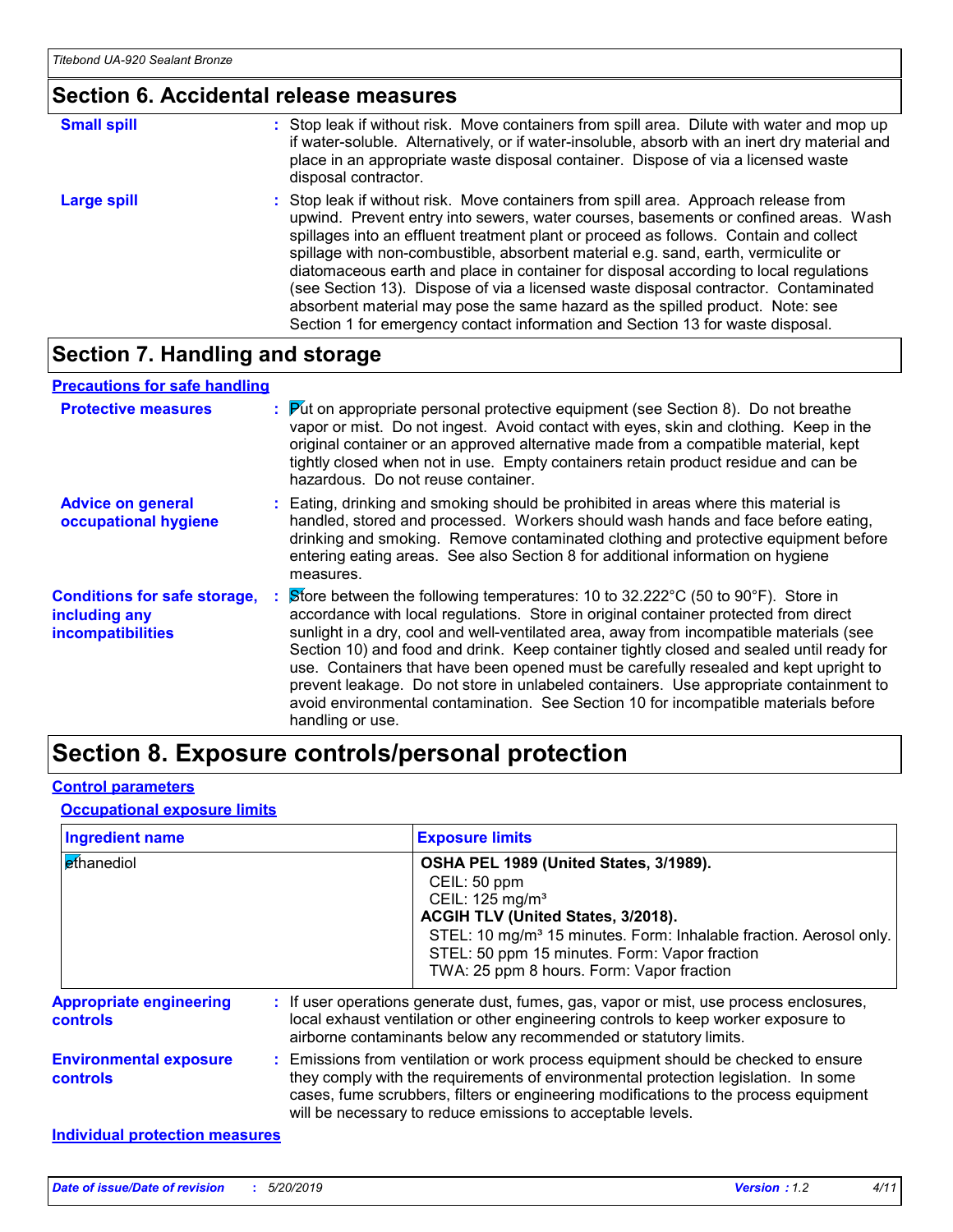### **Section 8. Exposure controls/personal protection**

| <b>Hygiene measures</b>       | : Wash hands, forearms and face thoroughly after handling chemical products, before<br>eating, smoking and using the lavatory and at the end of the working period.<br>Appropriate techniques should be used to remove potentially contaminated clothing.<br>Wash contaminated clothing before reusing. Ensure that eyewash stations and safety<br>showers are close to the workstation location.                                                                                                                                                                                                                      |
|-------------------------------|------------------------------------------------------------------------------------------------------------------------------------------------------------------------------------------------------------------------------------------------------------------------------------------------------------------------------------------------------------------------------------------------------------------------------------------------------------------------------------------------------------------------------------------------------------------------------------------------------------------------|
| <b>Eye/face protection</b>    | : Safety eyewear complying with an approved standard should be used when a risk<br>assessment indicates this is necessary to avoid exposure to liquid splashes, mists,<br>gases or dusts. If contact is possible, the following protection should be worn, unless<br>the assessment indicates a higher degree of protection: safety glasses with side-<br>shields.                                                                                                                                                                                                                                                     |
| <b>Skin protection</b>        |                                                                                                                                                                                                                                                                                                                                                                                                                                                                                                                                                                                                                        |
| <b>Hand protection</b>        | : Chemical-resistant, impervious gloves complying with an approved standard should be<br>worn at all times when handling chemical products if a risk assessment indicates this is<br>necessary. Considering the parameters specified by the glove manufacturer, check<br>during use that the gloves are still retaining their protective properties. It should be<br>noted that the time to breakthrough for any glove material may be different for different<br>glove manufacturers. In the case of mixtures, consisting of several substances, the<br>protection time of the gloves cannot be accurately estimated. |
| <b>Body protection</b>        | : Personal protective equipment for the body should be selected based on the task being<br>performed and the risks involved and should be approved by a specialist before<br>handling this product.                                                                                                                                                                                                                                                                                                                                                                                                                    |
| <b>Other skin protection</b>  | : Appropriate footwear and any additional skin protection measures should be selected<br>based on the task being performed and the risks involved and should be approved by a<br>specialist before handling this product.                                                                                                                                                                                                                                                                                                                                                                                              |
| <b>Respiratory protection</b> | : Based on the hazard and potential for exposure, select a respirator that meets the<br>appropriate standard or certification. Respirators must be used according to a<br>respiratory protection program to ensure proper fitting, training, and other important<br>aspects of use.                                                                                                                                                                                                                                                                                                                                    |

### **Section 9. Physical and chemical properties**

| <b>Appearance</b>                                 |                                                                 |
|---------------------------------------------------|-----------------------------------------------------------------|
| <b>Physical state</b>                             | : Liquid. [Paste.]                                              |
| <b>Color</b>                                      | : Brownish-red.                                                 |
| <b>Odor</b>                                       | : $\sqrt{\mathsf{Ac}$ rylic. [Slight]                           |
| <b>Odor threshold</b>                             | : Not available.                                                |
| pH                                                | $\overline{7}$ .5 to 8.5                                        |
| <b>Melting point</b>                              | : < $0^{\circ}$ C (< $32^{\circ}$ F)                            |
| <b>Boiling point</b>                              | : >93.333°C (>200°F)                                            |
| <b>Flash point</b>                                | : Not applicable.                                               |
| <b>Evaporation rate</b>                           | $\frac{1}{5}$ (butyl acetate = 1)                               |
| <b>Flammability (solid, gas)</b>                  | : Not available.                                                |
| Lower and upper explosive<br>(flammable) limits   | : Not available.                                                |
| <b>VOC (less water, less)</b><br>exempt solvents) | $: 50$ g/l                                                      |
| <b>Volatility</b>                                 | $\frac{1}{25\%}$ (v/v), 31% (w/w)                               |
| <b>Vapor pressure</b>                             | $\frac{1}{2}$ 2.3 kPa (17 mm Hg) [room temperature]             |
| <b>Vapor density</b>                              | : $>1$ [Air = 1]                                                |
| <b>Relative density</b>                           | $\mathbf{1} \mathbf{2}$ 16                                      |
| <b>Solubility</b>                                 | : Soluble in the following materials: cold water and hot water. |
| <b>Solubility in water</b>                        | : Not available.                                                |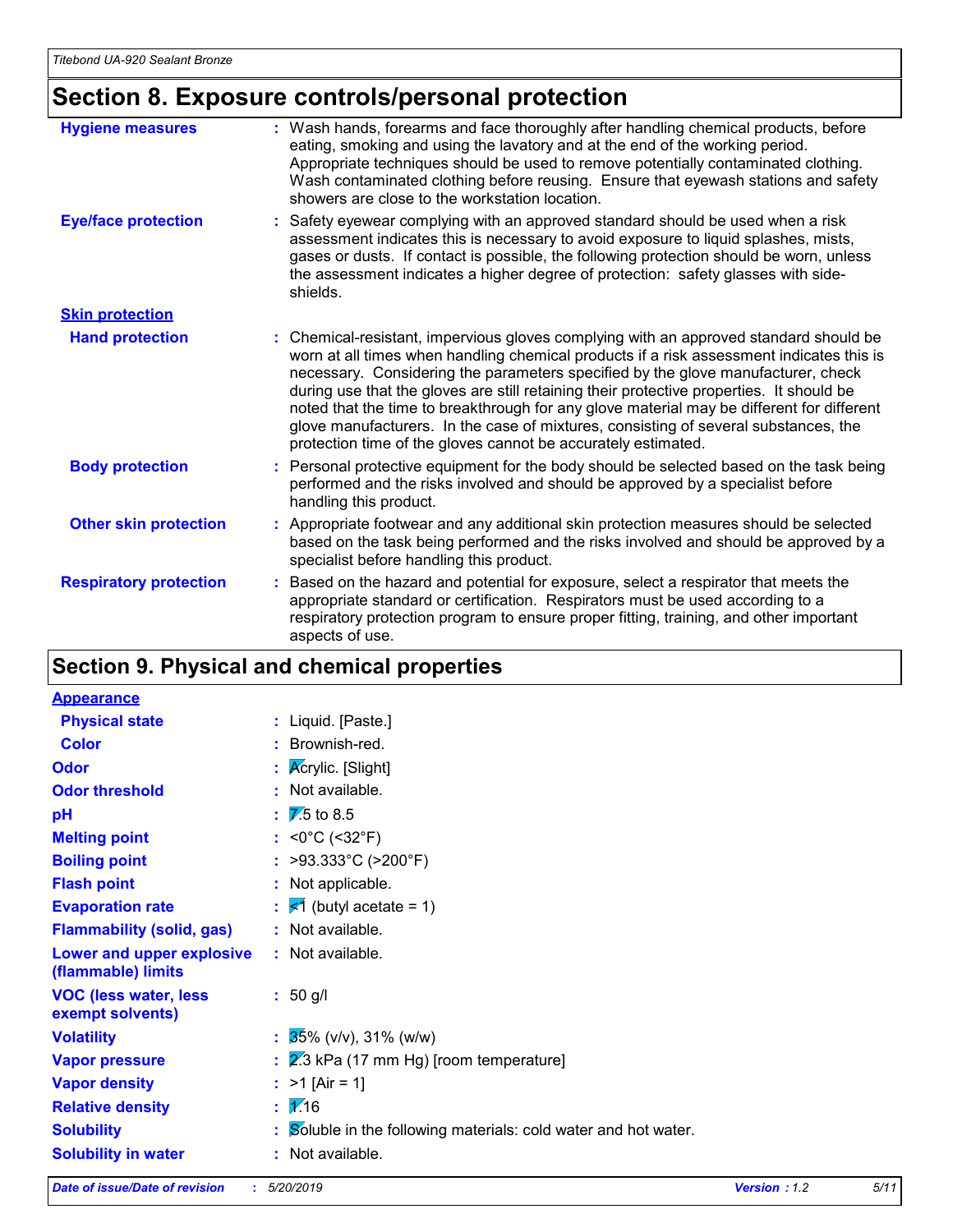### **Section 9. Physical and chemical properties**

| <b>Partition coefficient: n-</b><br>octanol/water | : Not available. |  |
|---------------------------------------------------|------------------|--|
| <b>Auto-ignition temperature</b>                  | : Not available. |  |
| <b>Decomposition temperature</b>                  | : Not available. |  |
| <b>Viscosity</b>                                  | : Not available. |  |

### **Section 10. Stability and reactivity**

| : No specific test data related to reactivity available for this product or its ingredients.                  |
|---------------------------------------------------------------------------------------------------------------|
| : The product is stable.                                                                                      |
| : Under normal conditions of storage and use, hazardous reactions will not occur.                             |
| : No specific data.                                                                                           |
| : No specific data.                                                                                           |
| Under normal conditions of storage and use, hazardous decomposition products should<br>t.<br>not be produced. |
|                                                                                                               |

### **Section 11. Toxicological information**

#### **Information on toxicological effects**

#### **Acute toxicity**

| <b>Product/ingredient name</b> | <b>Result</b>                             | <b>Species</b> | <b>Dose</b>                        | <b>Exposure</b> |
|--------------------------------|-------------------------------------------|----------------|------------------------------------|-----------------|
| <b>l</b> ethanediol            | <b>LC50 Inhalation Vapor</b><br>LD50 Oral | Rat<br>Rat     | $10.92 \text{ mg/l}$<br>4700 mg/kg | 4 hours         |

#### **Irritation/Corrosion**

| <b>Product/ingredient name</b> | <b>Result</b>            | <b>Species</b> | <b>Score</b>             | <b>Exposure</b>                   | <b>Observation</b>       |
|--------------------------------|--------------------------|----------------|--------------------------|-----------------------------------|--------------------------|
| ethanediol                     | Eyes - Mild irritant     | Rabbit         | $\overline{\phantom{0}}$ | <b>24 hours 500</b><br>milligrams |                          |
|                                | Eyes - Mild irritant     | Rabbit         |                          | 1 hours 100<br>milligrams         | $\overline{\phantom{a}}$ |
|                                | Eyes - Moderate irritant | Rabbit         |                          | 6 hours 1440<br>milligrams        |                          |
|                                | l Skin - Mild irritant   | Rabbit         |                          | 555<br>milligrams                 |                          |

#### **Conclusion/Summary**

**Skin :** Prolonged or repeated contact can defat the skin and lead to irritation, cracking and/or dermatitis.

**Eyes :** This product may irritate eyes upon contact.

**Respiratory :** May cause respiratory irritation.

#### **Sensitization**

Not available.

#### **Conclusion/Summary**

**Skin :** May cause allergic reactions in certain individuals.

#### **Mutagenicity**

Not available.

#### **Carcinogenicity**

Not available.

#### **Reproductive toxicity**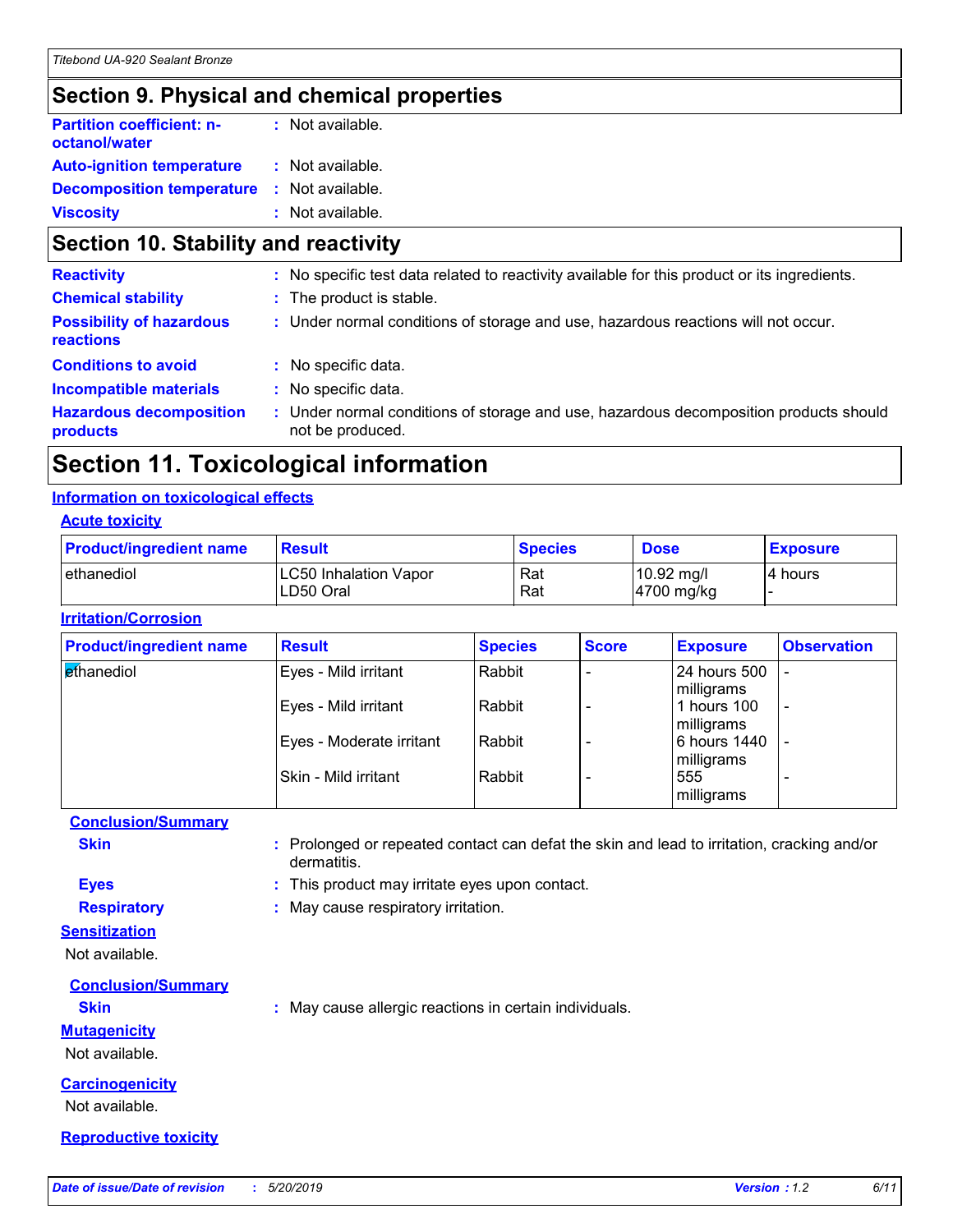### **Section 11. Toxicological information**

Not available.

#### **Teratogenicity**

Not available.

#### **Specific target organ toxicity (single exposure)**

| <b>Name</b>                     | <b>Category</b> | <b>Route of</b><br><b>exposure</b> | <b>Target organs</b>                                            |
|---------------------------------|-----------------|------------------------------------|-----------------------------------------------------------------|
| <b><i><u>et</u>hanediol</i></b> | Category 1      | Oral                               | blood, central<br>nervous system<br>(CNS), kidneys and<br>liver |

#### **Specific target organ toxicity (repeated exposure)**

| <b>Name</b>                           | <b>Category</b> | <b>Route of</b><br><b>exposure</b> | <b>Target organs</b> |
|---------------------------------------|-----------------|------------------------------------|----------------------|
| <b>Titebond UA-920 Sealant Bronze</b> | Category 2      | Not determined                     | Not determined       |
| ethanediol                            | Category 2      | Oral                               | kidneys              |

#### **Aspiration hazard**

Not available.

| <b>Information on the likely</b><br>routes of exposure | : Routes of entry anticipated: Oral, Dermal, Inhalation.                                                                                                                   |
|--------------------------------------------------------|----------------------------------------------------------------------------------------------------------------------------------------------------------------------------|
| <b>Potential acute health effects</b>                  |                                                                                                                                                                            |
| <b>Eye contact</b>                                     | : This product may irritate eyes upon contact.                                                                                                                             |
| <b>Inhalation</b>                                      | : No known significant effects or critical hazards.                                                                                                                        |
| <b>Skin contact</b>                                    | Defatting to the skin. May cause skin dryness and irritation.                                                                                                              |
| <b>Ingestion</b>                                       | : No known significant effects or critical hazards.                                                                                                                        |
|                                                        | <b>Symptoms related to the physical, chemical and toxicological characteristics</b>                                                                                        |
| <b>Eye contact</b>                                     | : No specific data.                                                                                                                                                        |
| <b>Inhalation</b>                                      | No specific data.                                                                                                                                                          |
| <b>Skin contact</b>                                    | Adverse symptoms may include the following:<br>irritation<br>dryness<br>cracking                                                                                           |
| <b>Ingestion</b>                                       | : No specific data.                                                                                                                                                        |
|                                                        | Delayed and immediate effects and also chronic effects from short and long term exposure                                                                                   |
| <b>Short term exposure</b>                             |                                                                                                                                                                            |
| <b>Potential immediate</b><br>effects                  | : Not available.                                                                                                                                                           |
| <b>Potential delayed effects</b>                       | : Not available.                                                                                                                                                           |
| <b>Long term exposure</b>                              |                                                                                                                                                                            |
| <b>Potential immediate</b><br>effects                  | : Not available.                                                                                                                                                           |
| <b>Potential delayed effects</b>                       | : Not available.                                                                                                                                                           |
| <b>Potential chronic health effects</b>                |                                                                                                                                                                            |
| Not available.                                         |                                                                                                                                                                            |
| <b>Conclusion/Summary</b>                              | : May cause allergic reactions in certain individuals.                                                                                                                     |
| <b>General</b>                                         | May cause damage to organs through prolonged or repeated exposure. Prolonged or<br>repeated contact can defat the skin and lead to irritation, cracking and/or dermatitis. |
|                                                        |                                                                                                                                                                            |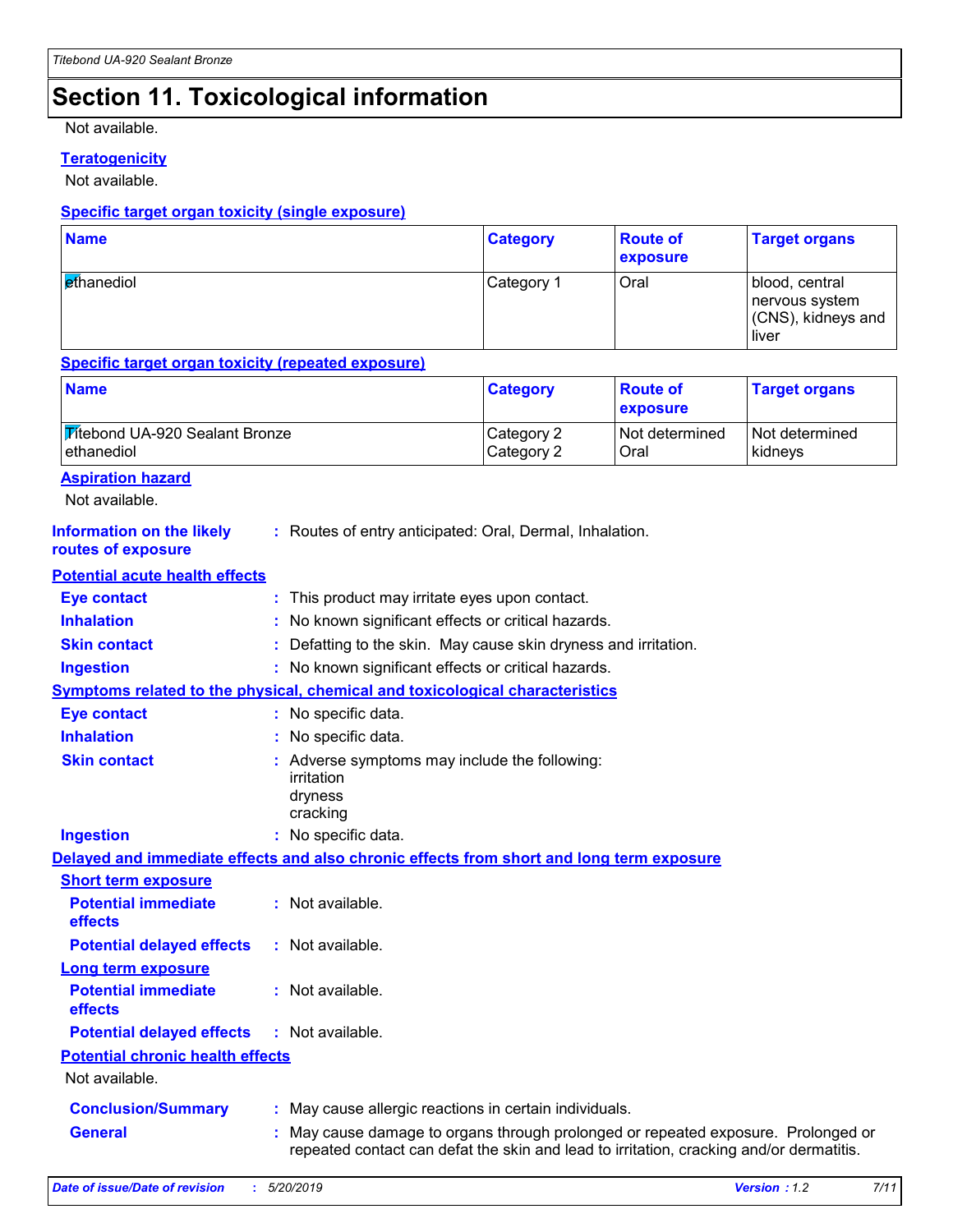### **Section 11. Toxicological information**

| : Mo known significant effects or critical hazards. |
|-----------------------------------------------------|
| : No known significant effects or critical hazards. |
| : No known significant effects or critical hazards. |
| : No known significant effects or critical hazards. |
| : No known significant effects or critical hazards. |
|                                                     |

**Numerical measures of toxicity**

#### **Acute toxicity estimates**

Not available.

### **Section 12. Ecological information**

#### **Toxicity**

| <b>Product/ingredient name</b> | <b>Result</b>                        | <b>Species</b>                                | <b>Exposure</b> |
|--------------------------------|--------------------------------------|-----------------------------------------------|-----------------|
| ethanediol                     | Acute EC50 10940 mg/l                | Algae - Selenastrum<br>capriocornutum         | 96 hours        |
|                                | Acute LC50 6900000 µg/l Fresh water  | Crustaceans - Ceriodaphnia<br>dubia - Neonate | 48 hours        |
|                                | Acute LC50 41000000 µg/l Fresh water | Daphnia - Daphnia magna -<br>l Neonate        | 48 hours        |
|                                | Acute LC50 8050000 µg/l Fresh water  | <b>Fish - Pimephales promelas</b>             | 96 hours        |
|                                | Chronic NOEC 10000 mg/l              | Algae - Selenastrum<br>capriocornutum         | 96 hours        |

#### **Persistence and degradability**

| <b>Product/ingredient name</b> | <b>Aquatic half-life</b> | <b>Photolysis</b> | Biodegradability |
|--------------------------------|--------------------------|-------------------|------------------|
| ethanediol                     |                          |                   | <b>Readily</b>   |

#### **Bioaccumulative potential**

| <b>Product/ingredient name</b> | $LogPow$    | <b>DAE</b> | <b>Potential</b> |
|--------------------------------|-------------|------------|------------------|
| ethanediol                     | <b>1.36</b> |            | low              |

| <b>Mobility in soil</b> |                             |
|-------------------------|-----------------------------|
|                         | <b>Soil/water partition</b> |

**coefficient (Koc)** 

**:** Not available.

**Other adverse effects** : No known significant effects or critical hazards.

### **Section 13. Disposal considerations**

The generation of waste should be avoided or minimized wherever possible. Disposal of this product, solutions and any by-products should at all times comply with the requirements of environmental protection and waste disposal legislation and any regional local authority requirements. Dispose of surplus and non-recyclable products via a licensed waste disposal contractor. Waste should not be disposed of untreated to the sewer unless fully compliant with the requirements of all authorities with jurisdiction. Waste packaging should be recycled. Incineration or landfill should only be considered when recycling is not feasible. This material and its container must be disposed of in a safe way. Care should be taken when handling emptied containers that have not been cleaned or rinsed out. Empty containers or liners may retain some product residues. Avoid dispersal of spilled material and runoff and contact with soil, waterways, drains and sewers. **Disposal methods :**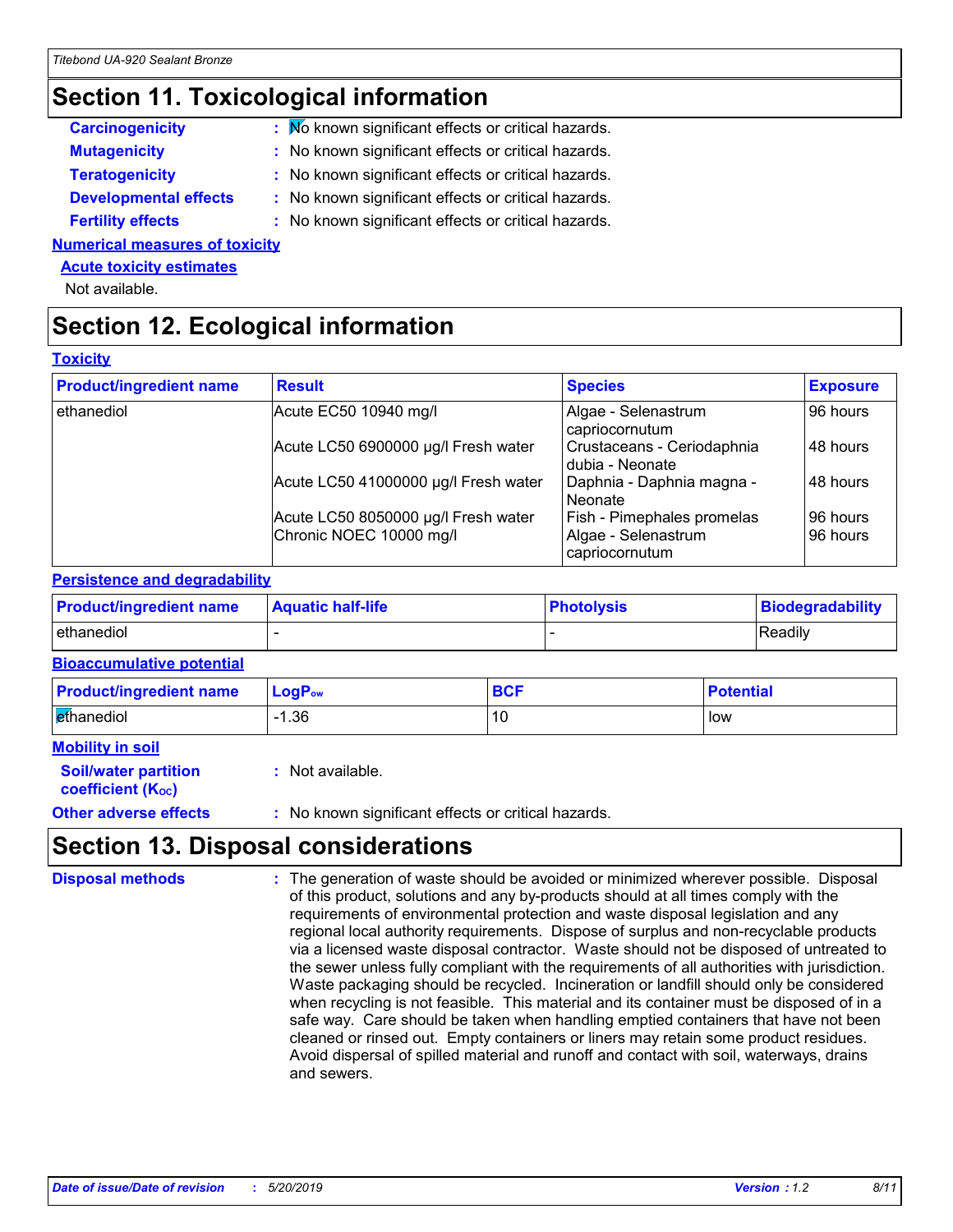### **Section 14. Transport information**

|                                      | <b>DOT</b><br><b>Classification</b> | <b>TDG</b><br><b>Classification</b> | <b>Mexico</b><br><b>Classification</b> | <b>ADR/RID</b>           | <b>IMDG</b>              | <b>IATA</b>              |
|--------------------------------------|-------------------------------------|-------------------------------------|----------------------------------------|--------------------------|--------------------------|--------------------------|
| <b>UN</b> number                     | Not regulated.                      | Not regulated.                      | Not regulated.                         | Not regulated.           | Not regulated.           | Not regulated.           |
| <b>UN proper</b><br>shipping name    |                                     |                                     |                                        |                          |                          |                          |
| <b>Transport</b><br>hazard class(es) |                                     | $\overline{\phantom{0}}$            |                                        | $\overline{\phantom{0}}$ | $\overline{\phantom{0}}$ | $\overline{\phantom{0}}$ |
| <b>Packing group</b>                 | $\overline{\phantom{a}}$            |                                     |                                        |                          |                          |                          |
| <b>Environmental</b><br>hazards      | No.                                 | No.                                 | No.                                    | No.                      | No.                      | No.                      |

### **Section 15. Regulatory information**

#### **U.S. Federal regulations**

#### **SARA 302/304**

#### **Composition/information on ingredients**

No products were found.

**SARA 304 RQ :** Not applicable.

#### **SARA 311/312**

**Classification :** SPECIFIC TARGET ORGAN TOXICITY (REPEATED EXPOSURE) - Category 2 HNOC - Defatting irritant

#### **Composition/information on ingredients**

| <b>Name</b> | %  | <b>Classification</b>                                                                                                                                                                                                                                                                                                                        |
|-------------|----|----------------------------------------------------------------------------------------------------------------------------------------------------------------------------------------------------------------------------------------------------------------------------------------------------------------------------------------------|
| ethanediol  | ≤5 | ACUTE TOXICITY (oral) - Category 4<br>SKIN IRRITATION - Category 2<br><b>EYE IRRITATION - Category 2B</b><br>SPECIFIC TARGET ORGAN TOXICITY (SINGLE EXPOSURE)<br>(blood, central nervous system (CNS), kidneys, liver) (oral) -<br>Category 1<br><b>SPECIFIC TARGET ORGAN TOXICITY (REPEATED)</b><br>EXPOSURE) (kidneys) (oral) - Category 2 |

#### **SARA 313**

|                                           | <b>Product name</b> | <b>CAS number</b> | $\frac{9}{6}$ |
|-------------------------------------------|---------------------|-------------------|---------------|
| <b>Form R - Reporting</b><br>requirements | l ethanediol        | $107 - 21 - 1$    | ≤5            |
| <b>Supplier notification</b>              | ethanediol          | $107 - 21 - 1$    | ≤5            |

SARA 313 notifications must not be detached from the SDS and any copying and redistribution of the SDS shall include copying and redistribution of the notice attached to copies of the SDS subsequently redistributed.

#### **State regulations**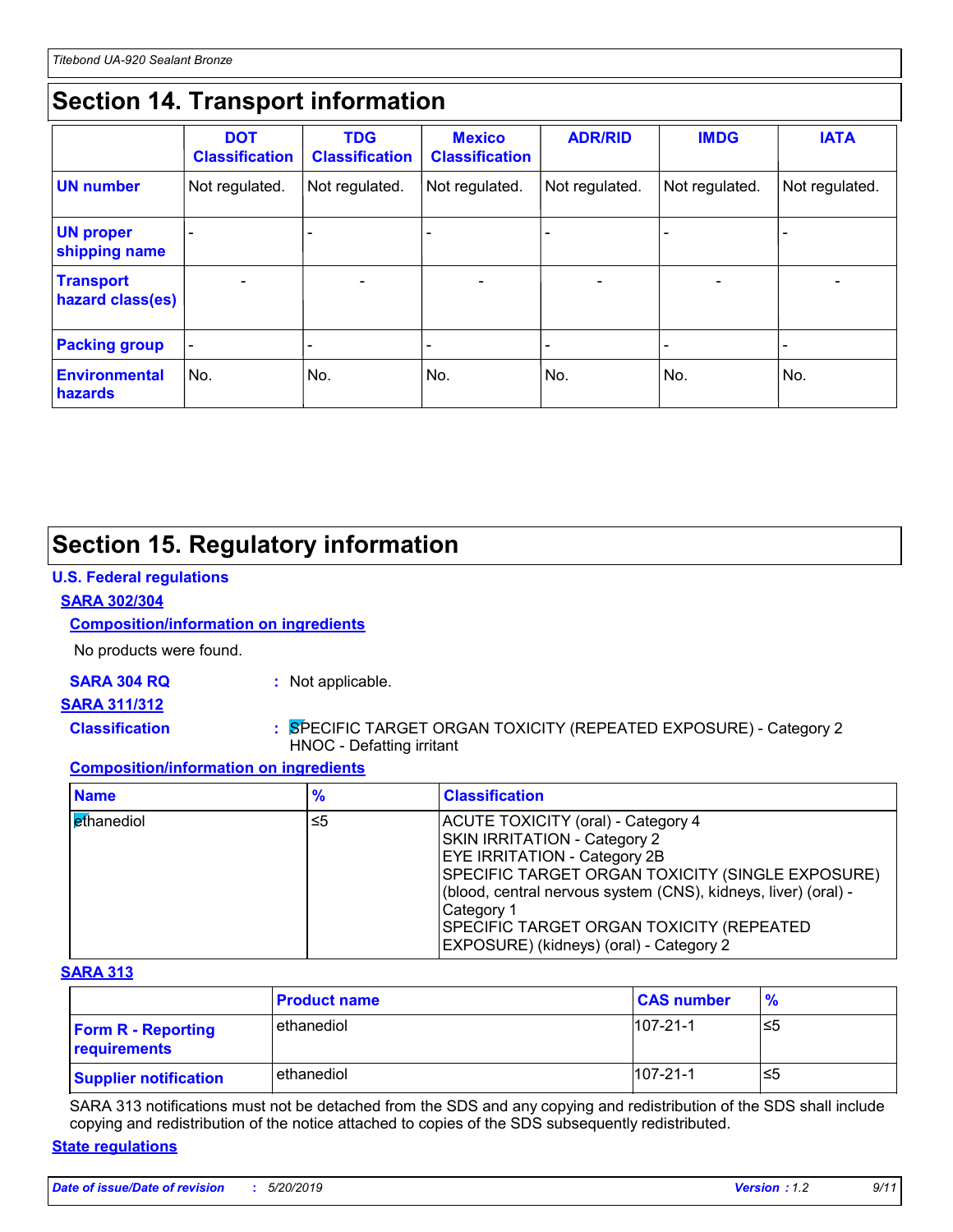### **Section 15. Regulatory information**

| <b>Massachusetts</b> | : The following components are listed: OIL MIST, MINERAL; ETHYLENE GLYCOL;<br>1.2-DIHYDROXYETHANE |
|----------------------|---------------------------------------------------------------------------------------------------|
| <b>New York</b>      | : The following components are listed: Ethylene glycol                                            |
| <b>New Jersey</b>    | : The following components are listed: ETHYLENE GLYCOL; 1,2-ETHANEDIOL                            |

**Pennsylvania :** The following components are listed: 1,2-ETHANEDIOL

#### **California Prop. 65**

**A** WARNING: This product can expose you to Ethylene Glycol, which is known to the State of California to cause birth defects or other reproductive harm. For more information go to www.P65Warnings.ca.gov.

| <b>Ingredient name</b> | No significant risk Maximum<br>level | acceptable dosage<br><b>level</b> |  |
|------------------------|--------------------------------------|-----------------------------------|--|
| Ethylene Glycol        |                                      | Yes.                              |  |

#### **International regulations**

#### **Chemical Weapon Convention List Schedules I, II & III Chemicals** Not listed.

#### **Montreal Protocol**

Not listed.

#### **Stockholm Convention on Persistent Organic Pollutants**

Not listed.

#### **UNECE Aarhus Protocol on POPs and Heavy Metals**

Not listed.

#### **Inventory list**

**United States TSCA 8(b)**

**China :** All components are listed or exempted.

**inventory**

**:** All components are listed or exempted.

### **Section 16. Other information**

**Hazardous Material Information System (U.S.A.)**



**Caution: HMIS® ratings are based on a 0-4 rating scale, with 0 representing minimal hazards or risks, and 4 representing significant hazards or risks. Although HMIS® ratings and the associated label are not required on SDSs or products leaving a facility under 29 CFR 1910.1200, the preparer may choose to provide them. HMIS® ratings are to be used with a fully implemented HMIS® program. HMIS® is a registered trademark and service mark of the American Coatings Association, Inc.**

**The customer is responsible for determining the PPE code for this material. For more information on HMIS® Personal Protective Equipment (PPE) codes, consult the HMIS® Implementation Manual.**

#### **National Fire Protection Association (U.S.A.)**